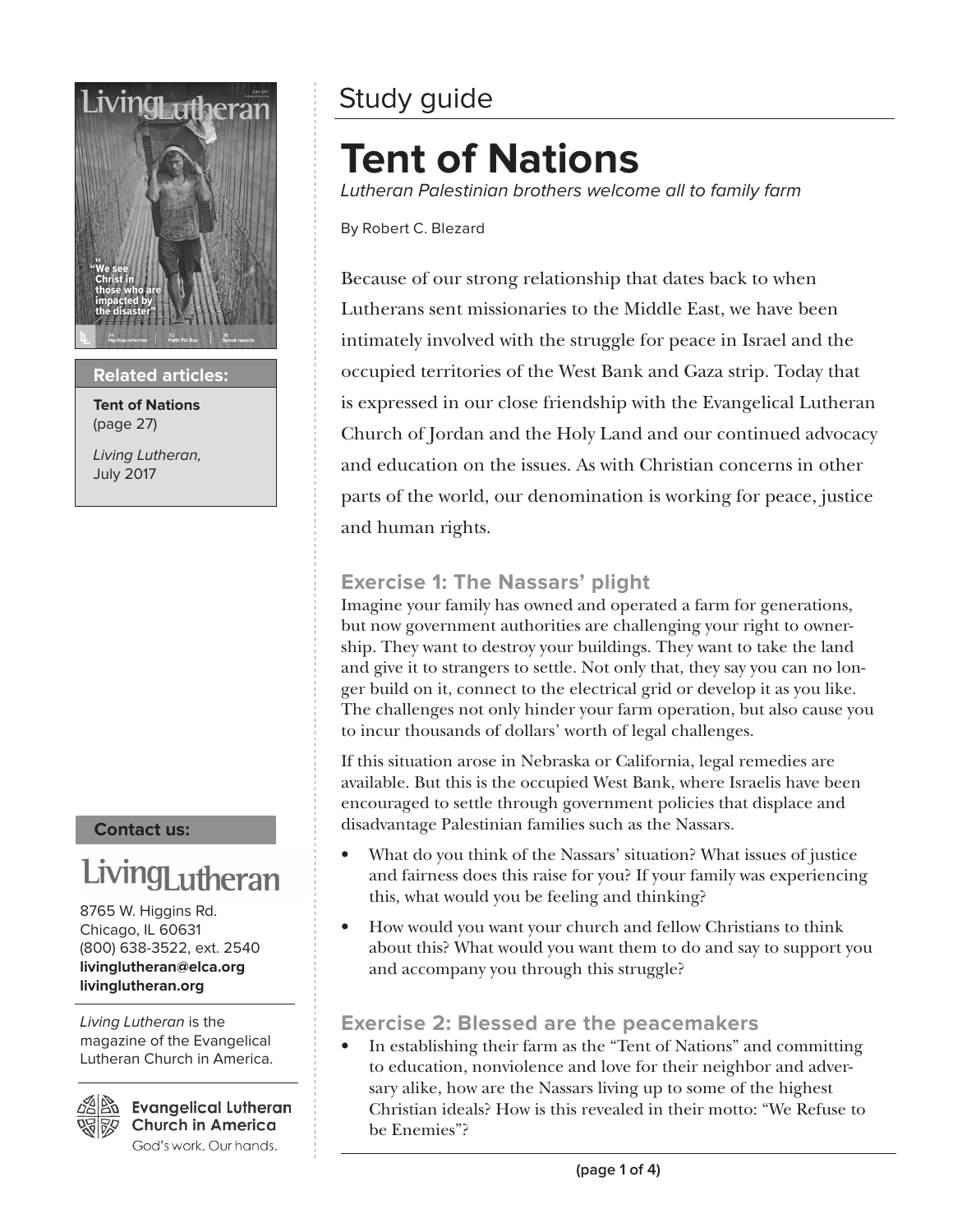

### **Reprints:**

Permission is granted for individuals, small groups and congregations to reproduce this study guide for local use.

### **Contact us:**

# LivingLutheran

8765 W. Higgins Rd. Chicago, IL 60631 (800) 638-3522, ext. 2540 **livinglutheran@elca.org livinglutheran.org**

Living Lutheran is the magazine of the Evangelical Lutheran Church in America.



**Evangelical Lutheran Church in America** God's work. Our hands.

### Study guide: **Tent of Nations**

### continued

- Faced with the same situation, would you be able to respond as they have? Why or why not? What does it say about the Nassars? How do they and their farm provide a good witness for the Christian faith?
- How can you and your congregation support the Nassars and Palestinian Christians in similar situations?

### **Exercise 3: Christians for peace**

The struggle in Israel and Palestine has been a concern from the beginning of the ELCA. Its 1989 "Message on the Israeli/Palestine Conflict" calls for an end to oppression of Palestinians and for a continuation of talks toward a peaceful solution. Since then the ELCA has worked tirelessly for peace with justice and affirmed its commitment through numerous statements, including two memorials from the 2016 Churchwide Assembly. According to an ELCA news release, the actions:

- Reaffirmed the commitment of the ELCA to continue its awarenessbuilding, accompaniment and advocacy for a peaceful resolution of the Israel and Palestine conflict, as well as seeking ways to support Palestinians and Israelis in restorative-justice dialogue.
- Reaffirmed the need to protect the human rights of Palestinians and Israelis and oppose all violence and actions that discriminate or deny any people their freedom, dignity or human rights.
- Urged the church's members, congregations, synods, agencies and presiding bishop to call on their members of Congress and the administration to require that, to continue receiving U.S. financial and military aid, Israel comply with internationally recognized human rights standards as specified in U.S. law, stop settlement building and the expansion of existing settlements in East Jerusalem and the West Bank, end its occupation of Palestinian territory, and enable an independent Palestinian state.
- Directed the ELCA's corporate social responsibility review team to develop a human rights social criteria investment screen based on the social teachings of the church and on human rights concerns raised in the ELCA Churchwide Strategy for Engagement in Israel and Palestine, adopted by the ELCA Church Council in 2005.
- Encouraged ELCA members, congregations, synods, agencies and institutions to increase positive investment in Palestine and other under-resourced areas where human rights abuses materially impact the well-being of all people and to engage in shareholder advocacy in support of human rights.

Lutherans are not the only Christians concerned. June 2017 marked the 50th anniversary of the Israeli occupation of the Palestinian communi-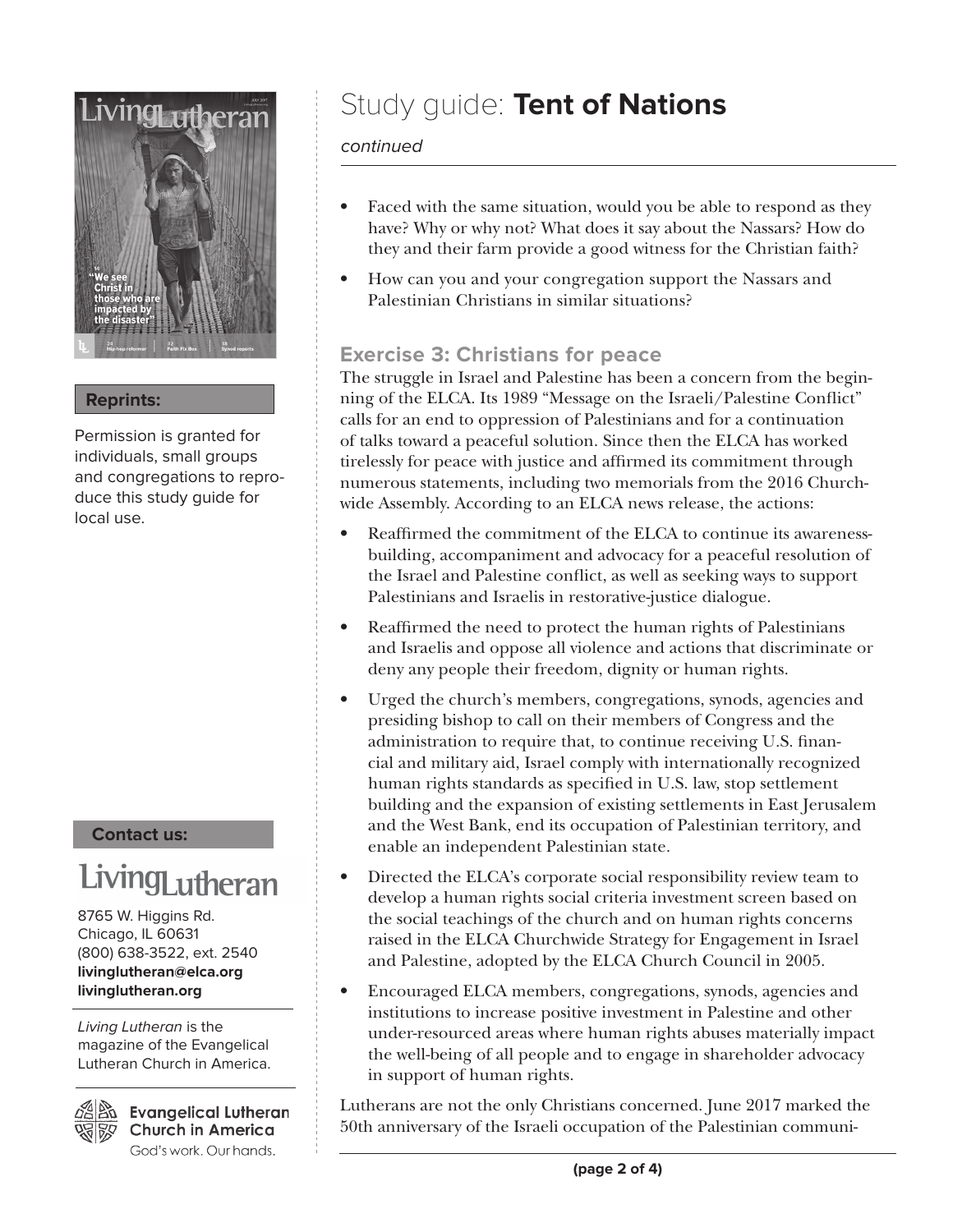

#### **Tell us:**

Do you find this guide helpful? Send comments and suggestions to **rcblezard@ embarqmail.com**

#### **Contact us:**

## LivingLutheran

8765 W. Higgins Rd. Chicago, IL 60631 (800) 638-3522, ext. 2540 **livinglutheran@elca.org livinglutheran.org**

Living Lutheran is the magazine of the Evangelical Lutheran Church in America.

 $\frac{25}{20}$  Evangelical Lutheran **Church in America** God's work. Our hands.

### Study guide: **Tent of nations**

### continued

ties of the West Bank, East Jerusalem and Gaza following the Six Day War in 1967. The World Council of Churches (WCC), of which the ELCA is a member, marked the occasion with a "Statement on 50 years of Occupation" (find it at **oikoumene.org/en**). The statement notes that the WCC and other international organizations, including the United Nations, have recognized Israel's right to exist and defend itself while also calling for peacemaking and negotiations to find nonviolent means to resolve tensions between Israelis and Palestinians. But the statement goes on to say:

- "[H]alf a century after the 1967 war, there is still no peace and no justice among the inhabitants of the land of Christ's birth, death and resurrection."
- "The Israeli occupation of the Palestinian territories continues without any political solution on the horizon. On the contrary, its matrix of control—in particular through the ever growing web of illegal Israeli settlements—is increasing rather than diminishing."
- "The occupation strangles hopes for a jointly agreed political solution of the conflict between Israelis and Palestinians, for a sustainable peace for both peoples, for justice and equal human dignity and rights for all, and for the realization of legitimate Palestinian aspirations for self-determination."

For discussion:

- Why should Christians be concerned with the rights and living conditions of any minority group facing persecution or oppression by a majority population? What biblical principles support the push for human and civil rights for all? How does Jesus' command for us to love our neighbors as ourselves come into the picture?
- What are some of the common core principles for human rights and dignity that civilized people can agree upon? What principles are informed by the Bible? By Christian doctrine? (For study or suggestions, see the United Nation's 1948 Universal Declaration of Human Rights.)
- Why should ELCA members be concerned with the struggle between Palestinians and Israelis?
- Why is it important to raise our voices, continue to educate ourselves and others on the issues, and urge our leaders to work for policies that promote peace and protect the rights and well-being of all?

### **For action and further study**

• Go to **elca.org** and study the comprehensive actions, messages and statements of the ELCA toward the Israeli/Palestinian struggle.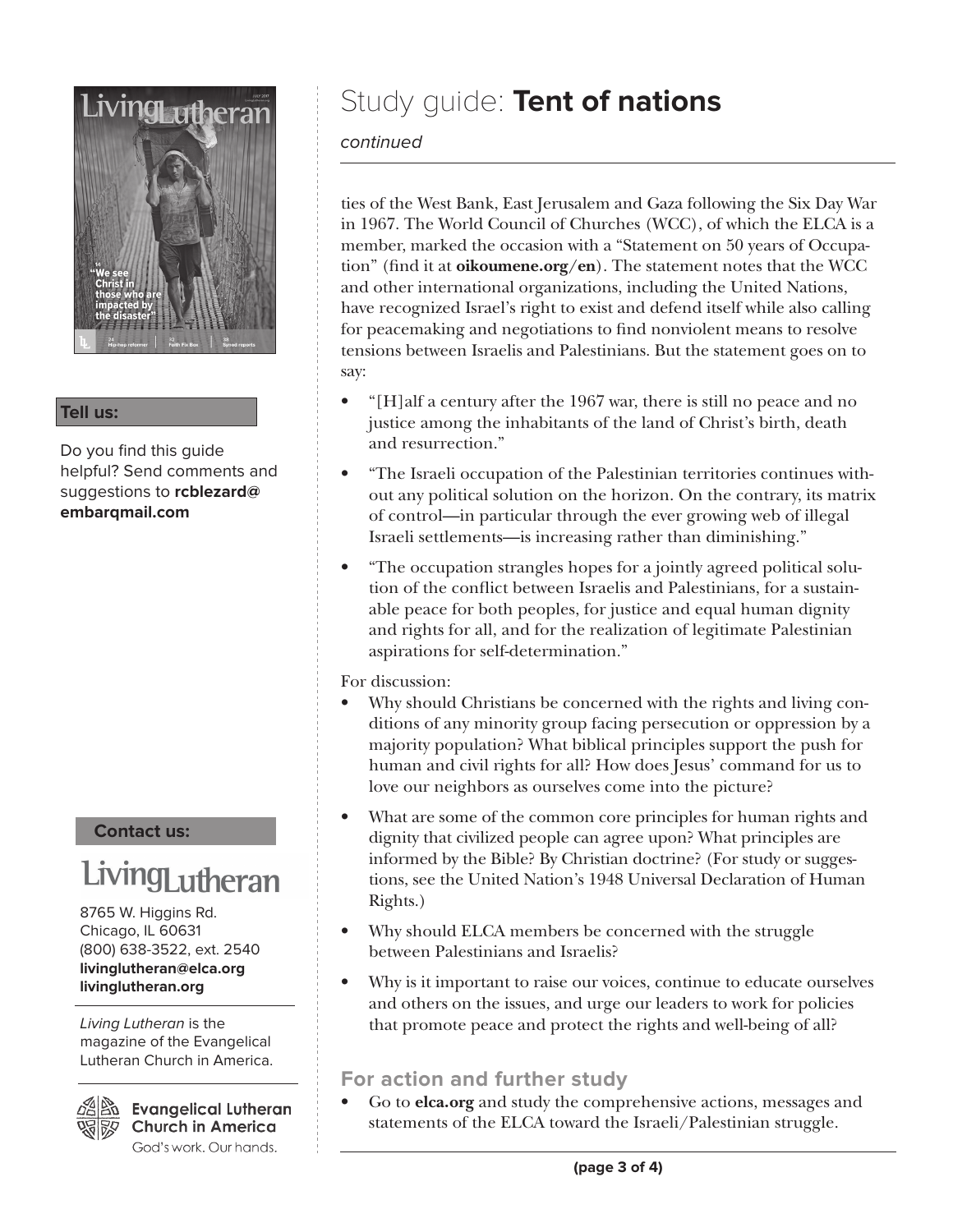

### **About the study guide author:**



is an assistant to the bishop in the Lower Susquehanna Synod. He holds degrees

from Boston University School of Theology and the Lutheran Theological Seminary at Gettysburg (Pa).

#### **Contact us:**

## Living<sub>Lutheran</sub>

8765 W. Higgins Rd. Chicago, IL 60631 (800) 638-3522, ext. 2540 **livinglutheran@elca.org livinglutheran.org**

Living Lutheran is the magazine of the Evangelical Lutheran Church in America.

Bi Evangelical Lutheran **Church in America** God's work. Our hands.

### Study guide: **Tent of Nations**

### continued

Check out, especially, the ELCA's campaign "Peace Not Walls" and its FAQ and talking points on the 2016 Churchwide Assembly actions.

- Visit the website of our partner the Evangelical Lutheran Church of Jordan and the Holy Land (**elcjhl.org**) and explore the lives and concerns of Christians there. Read also how its former bishop, Munib Younan, received the 2017 Niwano Peace Award for his work toward interreligious dialogue among Christians, Muslims and Jews in Jerusalem and worldwide.
- Explore the Lutheran World Federation's extensive Jerusalem program (**jerusalem.lutheranworld.org**) and the work it is doing.
- As you learn more about this long-standing problem, network with others in your congregation or synod and find ways to continue to educate others about the issues and to advocate for peace and justice.
- Visit the Holy Land, especially the West Bank, and learn for yourself about the situation. There are several good Palestinian travel agencies that can arrange a tour. Good Shepherd Travel (**tourtheholylands.com**) in Bethlehem, on the West Bank, is run by Palestinian Christians and specializes in bringing North Americans to the Holy Land.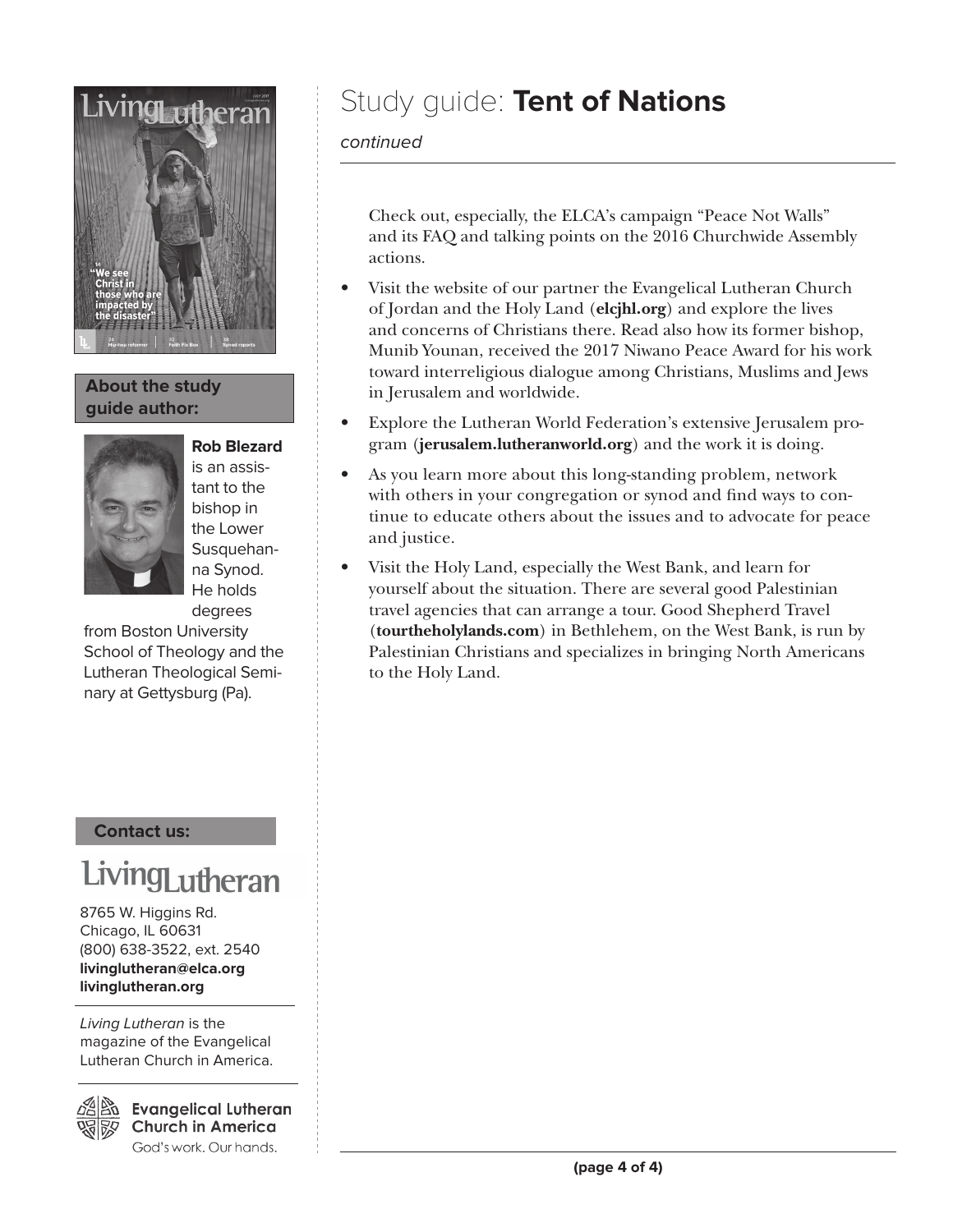# **Tent of Nations**

Lutheran Palestinian brothers welcome all to family farm Text and photos by Judith Sudilovsky



Daoud Nassar and his family have fought to keep their farm in Bethlehem for 25 years.

earing a wide-brimmed hat and sunglasses to shade himself from the early May sun, Daoud Nassar strolls down the dusty path on his family's 101-year-old hilltop farm. In every direction he looks, he can see the ever-expanding Israeli settlements with their white multistory buildings and neat red-tiled roofs in the distance.

"Once an Israeli couple was hiking around here and found the farm. The first thing the woman said was: 'We are neighbors.' And I said 'Yes, neighbors—but we should be equal,' " said Nassar without a trace of rancor. *Continues*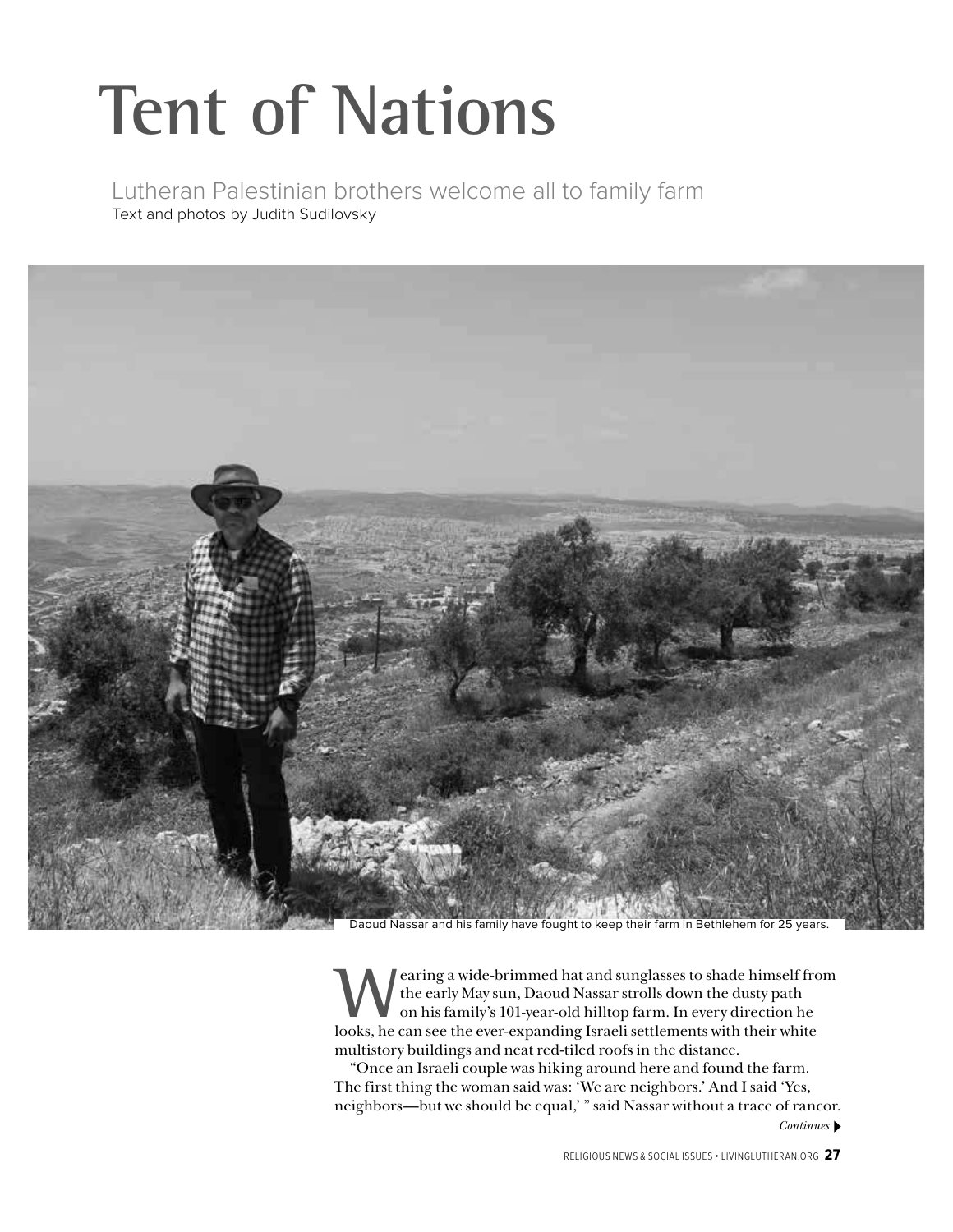For 25 years the Nassar family has been embroiled in a legal battle to protect their property from confiscation by the Israeli government. Despite the frustration and constant struggles, they have made their farm—the last Palestiniancontrolled hilltop in the area—a symbol of peace simply by farming their land and welcoming guests and volunteers of all nationalities and religions.

They are also the only Christian family that remains in the area. The Nassars are members of Christmas Lutheran in Bethlehem (a congregation of the Evangelical Lutheran Church in Jordan and the Holy Land).

"Love your neighbor like you love yourself is a big commandment, but how do you go about doing that?" Nassar asked. "Loving myself means I am committed to love the other. God did not make us to hate each other."

Still, he acknowledged that they deal with daily frustrations.

Despite the 22 outstanding demolition orders for structures on their farm, which they have appealed, they refuse to give up hope. All their requests to build legally have been refused with no explanation. "Even if we are not allowed to build anything here, not even a shed, it is enough to bring people together," Nassar said.

# Ve Refuse to

The farm was renamed in 1992 as Tent of Nations to honor the biblical tent where everyone was welcome, traditionally believed to have been set up not far from this area by Abraham. Today it's an expression of the tenacity, faith, determination and love—for each other, for all the people of this land and for the land itself—with which this Lutheran Palestinian family keeps fighting to preserve their farm while maintaining the Christian principles of tolerance upon which they were raised.

"We believe in justice and we believe that the sun of justice will rise again giving hope," Nassar said. "We created the Tent of Nations to invert our frustrations into something constructive. Our motto, 'We Refuse to Be Enemies,' is an active way of [practicing] nonviolent resistance. Many people face [the] problem of land confiscation, but our way is trying to find solutions even in a difficult situation."

**"God did not make us to hate each other"** As settlements expand, Daoud and his brother Daher continue to manage the farm their family has no intention of leaving. Their hilltop southwest of Bethlehem is located in Area C of the West Bank, where Israel has retained full civil land-related matters and security control.

Forbidden to connect to an electrical grid or build new buildings, the Nassars have turned to innovative solutions. The family put up solar panels to provide electricity, depends largely on rainwater for potable water, uses recycled gray water for irrigation and provides large canvas tents to bunk volunteers.

When their land was first threatened with confiscation in 1991, the Nassars were able to oppose the move in court because their grandfather had registered his property in 1916 with the Ottoman rulers of the time. Many farmers didn't register their land to avoid paying property taxes. So unlike other Palestinian landowners, the Nassar family has documents that prove the land belongs to them, and to this day they have not lost any of it.

However, their legal expenses, which have been paid in part by individual donors and friends, have reached \$200,000. They have been physically attacked by settlers, hundreds of fruit trees have been uprooted and their water tank was destroyed. Once, the Israeli army attempted to pave a road through their property. Each time the Nassar family counteracts with a legal response and takes a constructive action on their farm—like planting more trees or repairing agriculture terraces.

When a Jewish European group helped sponsor the replanting of 250 uprooted trees several years ago, the family saw it as a sign of hope that they weren't alone in their struggle for justice, Nassar said. "We believe there is another way of nonviolent resistance," he said.

**"Faith is the base that makes them strong"** His conviction, Nassar said, is based on four pillars: the refusal to become victims; the refusal to hate; the belief that their Christian faith, which has been transferred from generation to generation, is the center of their nonviolent resistance; and their belief in justice.